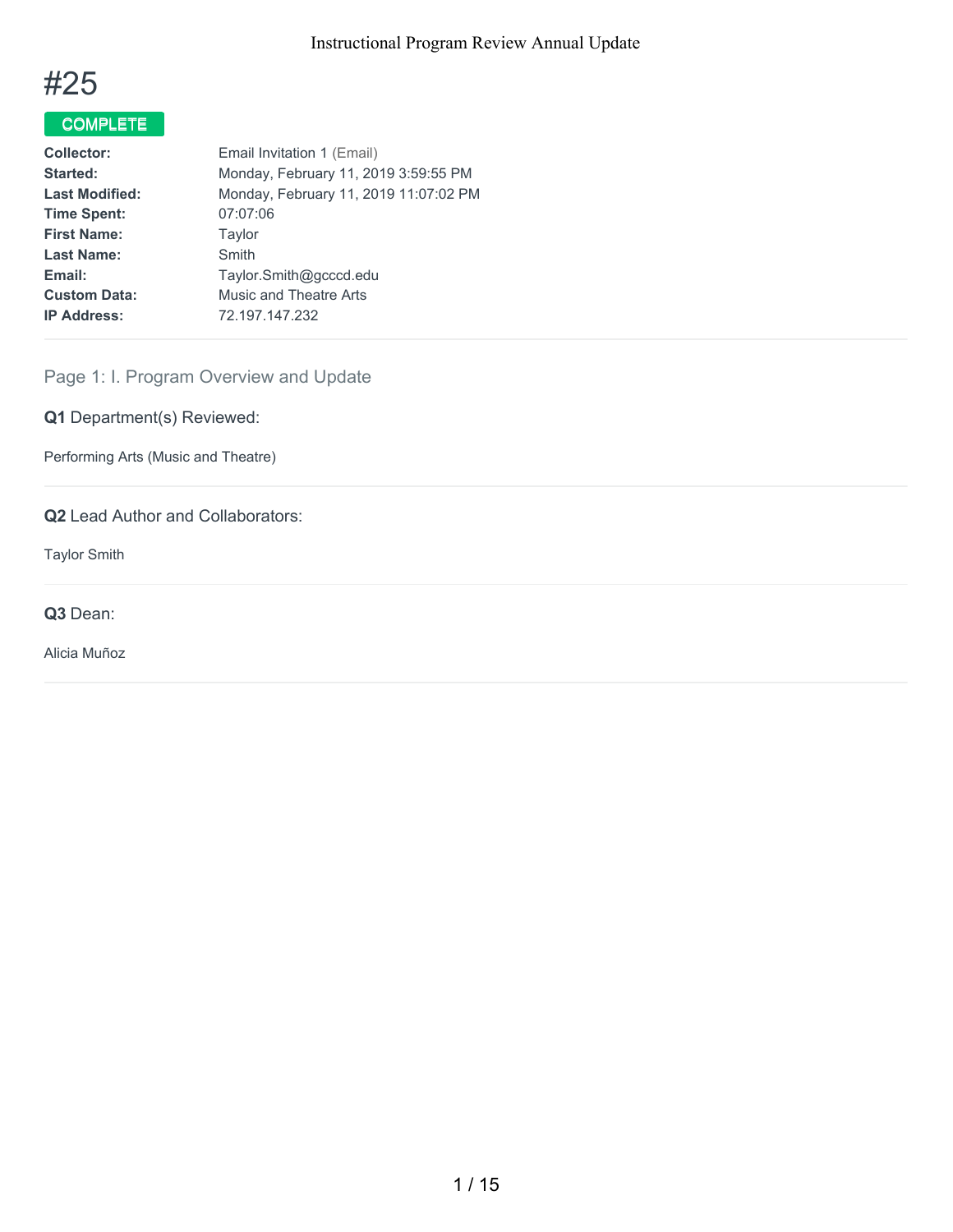**Q4** Program Update (Required): Please summarize the changes, additions, and achievements have occurred in your program since the last program review. To access last year's program review, visit the IPRPC Intranet Page, accessible here.

In 2016, the Performing Arts Department began a partnership with a local philanthropist to produce the ECHO Chamber Music Series. This concert series has present 5–12 concerts each year since its inception (Spring 2017). The concerts are completely underwritten by our generous benefactor. In connection with the series, the Performing Arts Department launched a website (echochambermusic.org) and MailChimp email lists to use for promoting the concerts. Attendance varies pretty widely, though our better online presence has made a noticeable impact. While the ECHO concerts are ostensibly presented by an outside entity (the East County Harmonics Organization [ECHO]), almost everything outside of the booking and financing of performers is handled by the Performing Arts Department.

In addition to the ECHO events, the department continues to present its own concert series featuring our own groups and professional performers from the San Diego area. The 2017–2018 season featured 15 concerts (in addition to the ECHO concerts). Two major highlights of the season included performances of The Beatles' "Sgt. Pepper's Lonely Hearts Club Band" (performed by the Cuyamaca College Rock, Pop, and Soul Ensemble) and "Symphony No. 8" by David Maslanka (performed by the Cuyamaca College Concert Band).

In September 2018, our part-time Music Technician was moved to full-time. Among his new responsibilities are expanded advertising efforts (for concerts and classes), and the ability to more fully support the department internally. This is a \*huge\* benefit!

In November 2017, a member of our faculty present at the MACCC (Music Association for California Community Colleges) annual conference. Dr. Smith spoke specifically about the department's unique Rock, Pop, and Soul Ensemble. The presentation helped bring attention to the college at the statewide level, and brought its unique programs to the fore. The department is also part of a consortium of schools that commissioned a new symphony by David Maslanka. This is a major new major work by one of the country's foremost composers.

## Page 2: IIB. Student and Program Learning Outcomes

**Q5** Do you have an assessment plan on file with SLOAC? If you have not already done so, you can submit your program's assessment plan to SLO Coordinator, Tania Jabour, at tania.jabour@gcccd.edu. **No**

**Q6** Please provide an analysis of your student learning outcomes (SLO) findings and what changes, if any, were made as a result.

The Performing Arts Department has taken a "step back" from assessing SLOs over the last two years. We found ourselves "getting nowhere" with them. Previously, we had fallen into a pattern of assessing \*all\* SLOs \*every\* semester/year. What this turned into was a near-endless amount of assessment data that ultimately meant very little as it was gathered solely under obligation. Instead, the department has adopted a more nuanced and well-thought plan for assessing SLOs. But, in the meantime, we have simply taken a break.

| Q7 Review your PLOs. Are the listed PLOs an accurate<br>reflection of the program's current learning objectives? | Yes |
|------------------------------------------------------------------------------------------------------------------|-----|
| <b>Q8</b> Are the PLOs mapped onto the course SLOs?                                                              | Yes |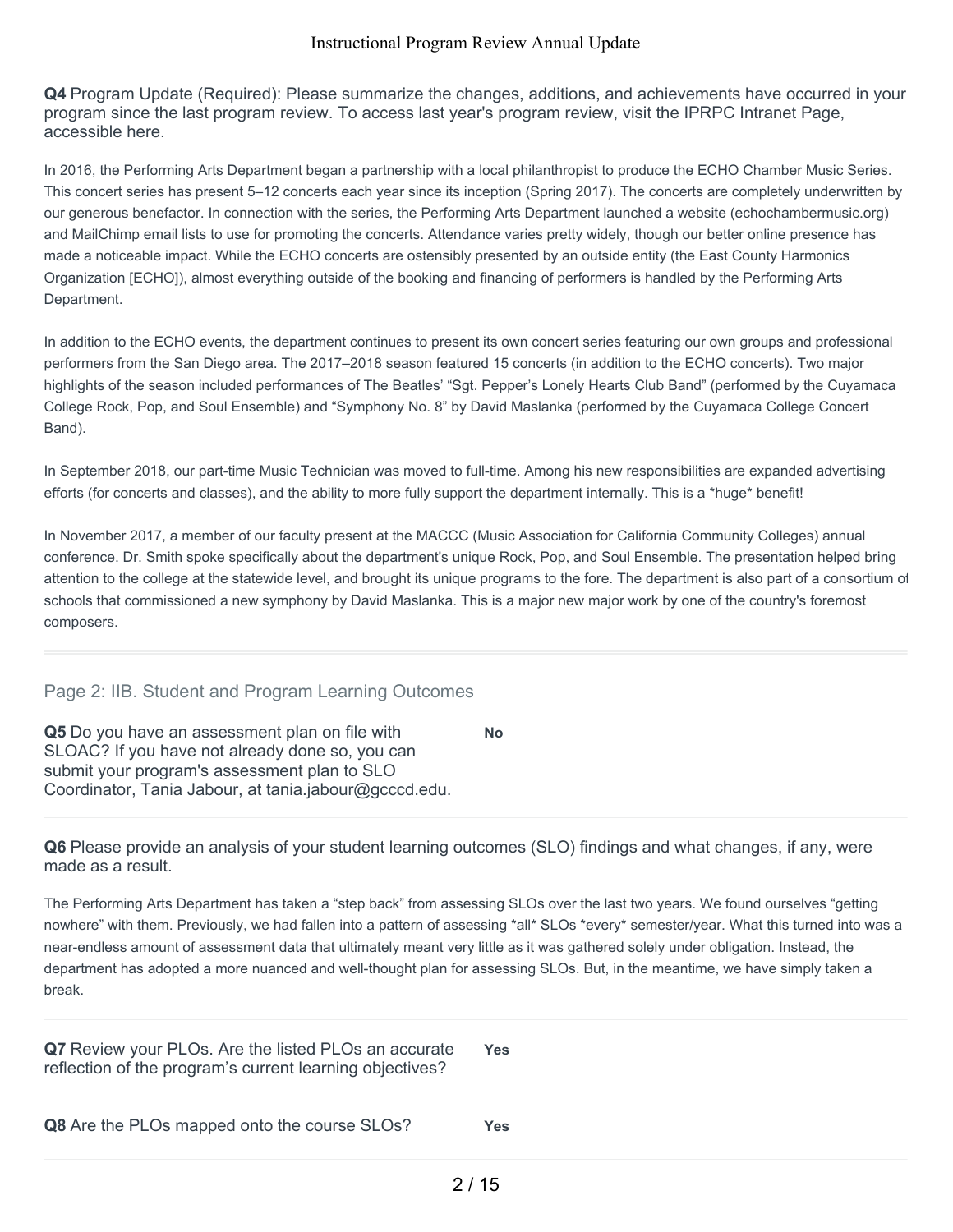#### **Q9** Discuss your assessment plan for the PLOs.

The PLOs will be assessed in the Spring 2019, Fall 2019, and Spring 2020 semesters, using recent (and current) SLO data

#### Page 3: IIB. Student Achievement

#### **Q10** How has the program's success rate changed over the past year?

The department has lower-than-average success rates amongst its African American students. In the years of 2014–2018, African American students have succeeded at rates between 53% and 71%. these are lower rates than almost all other groups. To address this, the department is adding a course that we feel will be a better "fit" for that demographic. We are currently preparing a History of Hip-Hop Culture class. This is to better align the college with emerging trends in academia, to better align our GE offerings with the interests and backgrounds of our students, and to try to bridge some of our achievement gaps amongst African-American students.

**Q11** The College has set a 2024 goal of reaching a 77% course success rate (students passing with a grade of A, B, C, or P out of those enrolled at census) for the College as a whole. Consider how your will program help the College reach its long-term goal of increasing the course success rate to 77%. This is intended to provide a goal for improvement only; programs will not be penalized for not meeting the goal. What is your program's one-year goal for success rate across all courses in the program?

We would like to see success rates of 75% department wide. Currently, the department has a program-wide success rate of 73%. Raising this by 2% in one year seems reasonable.

**Q12** Which specific groups (by gender and ethnicity) have success rates lower than that of the program overall?

Our success rates among African-American students (both male and female) show the biggest gap compared to the success rates as a whole.

**Q13** What program (or institutional) factors may be contributing to these lower rates of success for these groups of students?

Our course offerings may be less engaging to this group compared to others. We especially struggle to enroll African-American students in our "core" music major courses.

**Q14** What specific steps will the program take to address these equity gaps in the 2019/20 academic year?

To address this, the department is adding a course that we feel will be a better "fit" for that demographic. We are currently preparing a History of Hip-Hop Culture class. This is to better align the college with emerging trends in academia, to better align our GE offerings with the interests and backgrounds of our students, and to try to bridge some of our achievement gaps amongst African-American students.

**Q15** How do these activities align with the goals set forth in your last comprehensive program review?

In our last comprehensive review, we set a goal of increasing enrollment department wide. Adding a History of Hip-Hop class would go a long way to attracting more students in general, especially more African-American students.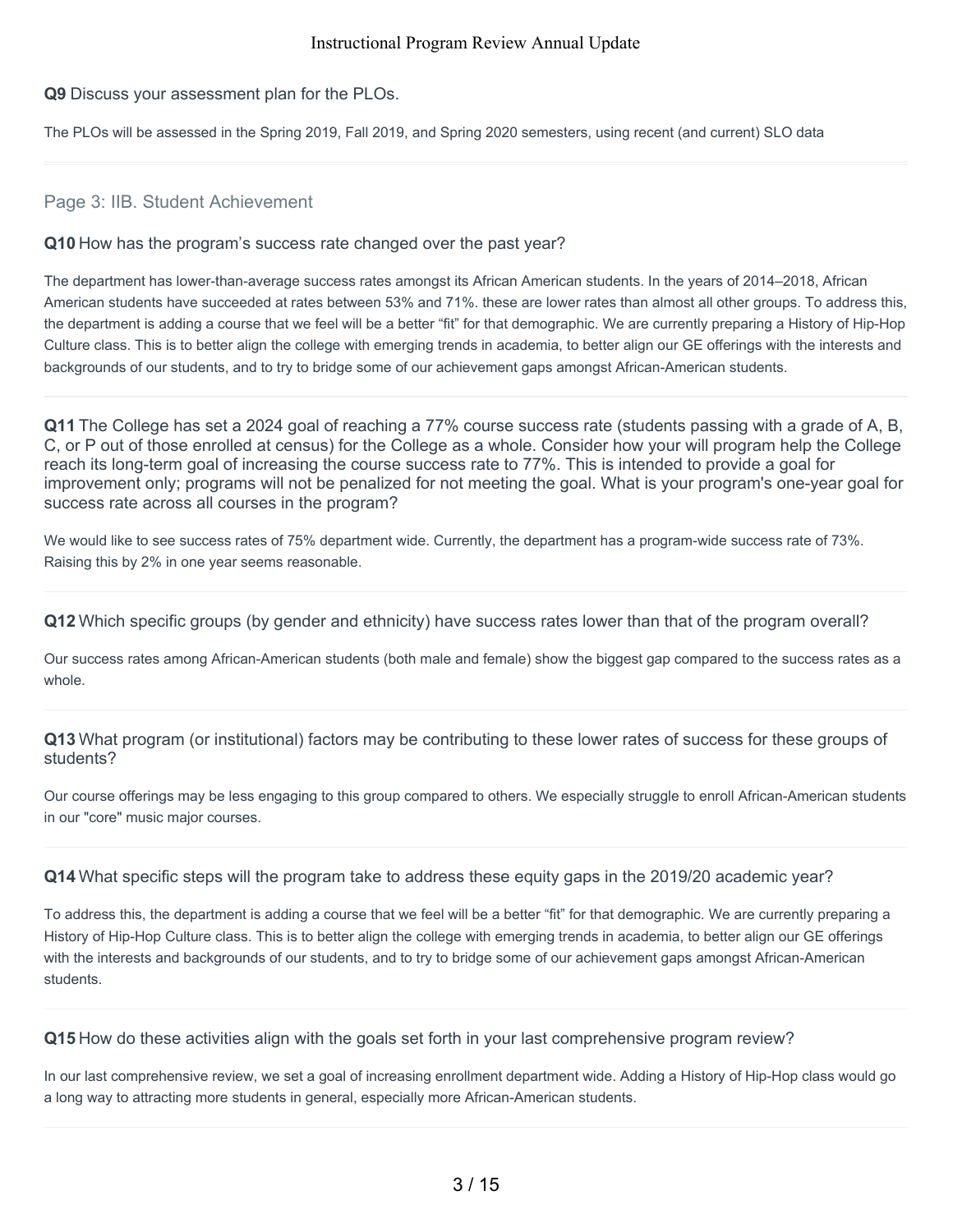**Respondent skipped this question**

**Q16** OPTIONAL: If you would like to attach any charts or additional documentation (aside from the program review report prepared by the IESE Office), please upload it using the button below. You can upload PDF, Word, and image files.

Page 4: Distance Education

**Q17** Does your program offer any courses via distance education (online)? **Yes**

Page 5: Distance Education Course Success

**Q18** Are there differences in success rates for distance education (online) versus in-person sections? **Yes**

**Q19** If there are differences in success rates for distance education (online) versus in person sections, what will the program do to address these disparities?

Success rates are noticeably lower in our online classes. \*Some\*, though not all, of this is simply due to attrition; many students essentially stop taking the online course halfway through, which results in more failing grades than usual. Still, the department is piloting one of our classes as a hybrid; this class meets on campus once each week with eta other "class session" held online. We anticipate that this will mitigate some of the gaps in success. Additionally, we are \*not\* offering any new classes/sections online as we try to work through some of the problems we've encountered with widespread cheating. In Spring 2019, we are offering twelve sections online; in Fall 2018 we offered thirteen. We are holding off on any expansion for the time being.

**Q20** Would you like to provide an update for your previous program review goal(s)? **Yes Q21** Previous Goal 1: Increase enrollment **Q22** Link to College Strategic Goal(s): **Student Validation and Engagement , Organizational Health Q23** Goal Status **In Progress** Page 6: IV. Previous Goals: Update (If Applicable) Page 7: Previous Goal 1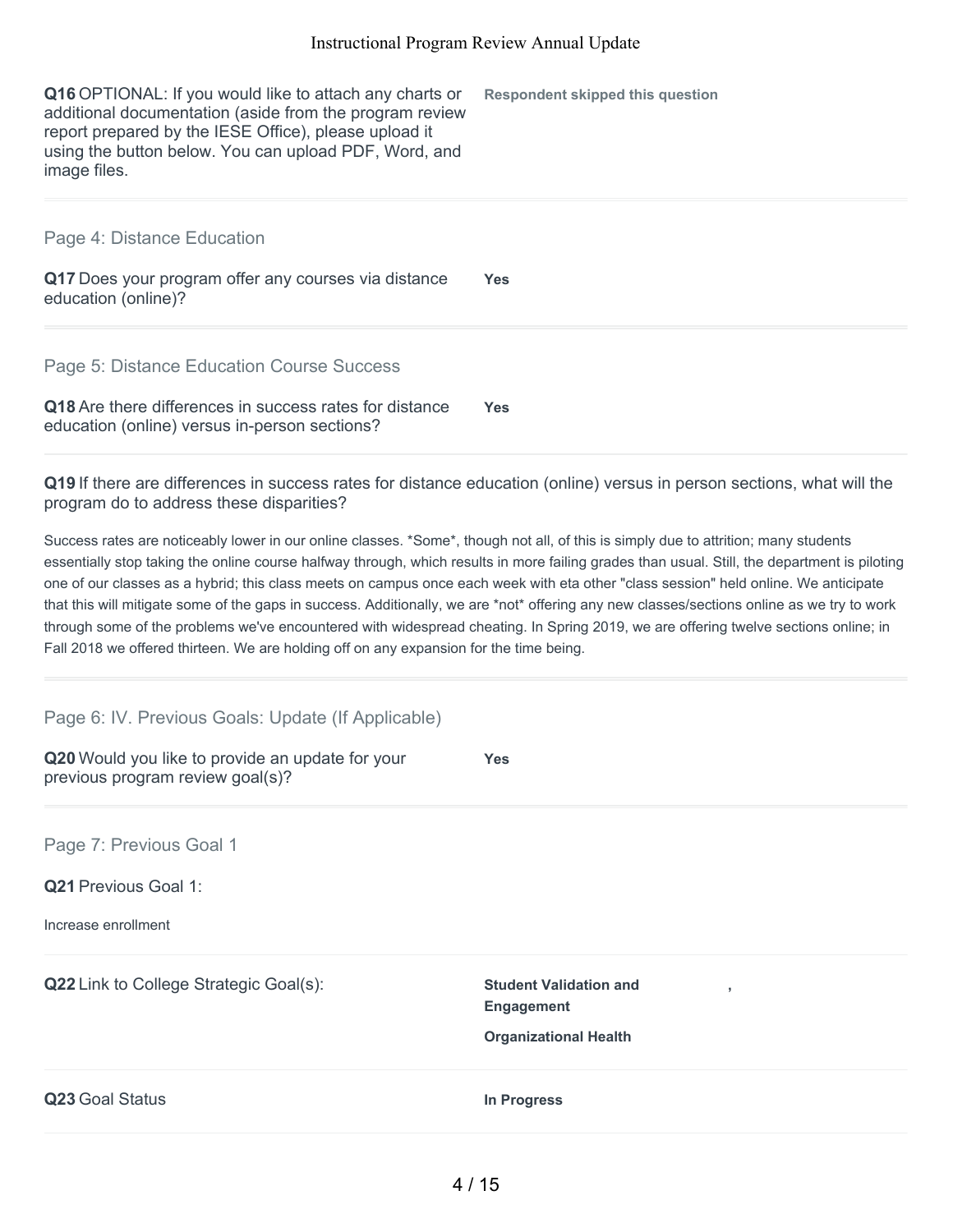## **Q24** How was the goal evaluated? If the goal is "in progress," how will it be evaluated?

Comparison of enrollment numbers across the department.

## **Q25** Please provide the rationale for this goal:

The Performing Arts Department suffers from chronically low enrollment, most specifically in its degree-required classes.

## **Q26** Please provide the goal action steps for the year (previously "Activities"):

While it doesn't address the low numbers in our degree-required classes, the department has significantly expanded its online course offerings, resulting in a 200% increase in online students over a five-year period. This has brought the department's overall numbers up (and thereby its "productivity," but many of our classes still suffer from \*very\* low enrollment.

In order to address the low numbers in our "Core" music major classes, we have been building relationships with the band directors in GUHSD schools, visiting GUHSD schools to recruit, hosting GUHSD concerts and competitions, and working with GUHSD administrators to find ways to get more GUHSD students on to our campus and to enter our AA programs. One change we made through this process is to offer one of our "core" classes through a hybrid format. This means that the class now meets once each week supplemented by the same amount of time/work happening online. The class time was also moved into a slot that was more convenient for current high school students. We "pitched" this class, partly, as a good way to prep for the AP Music Theory exam. We piloted this approach this semester (Spring 2019), and have reached higher-than-usual enrollments in that class. Being that this is one of the "gateway" courses into our program, we anticipate that this increase will carry into other areas.

| Q27 Do you have another goal to update? | <b>Yes</b>                                                 |  |
|-----------------------------------------|------------------------------------------------------------|--|
| Page 8: Previous Goal 2                 |                                                            |  |
| Q28 Previous Goal 2:                    |                                                            |  |
| Increase non-musical course offerings   |                                                            |  |
| Q29 Link to College Strategic Goal(s):  | <b>Guided Student</b><br>$\overline{1}$<br><b>Pathways</b> |  |
|                                         | <b>Student Validation and</b><br><b>Engagement</b>         |  |
| Q30 Goal Status                         | <b>Not</b><br><b>Started</b>                               |  |
|                                         |                                                            |  |

**Q31** How was the goal evaluated? If the goal is "in progress," how will it be evaluated?

Not started.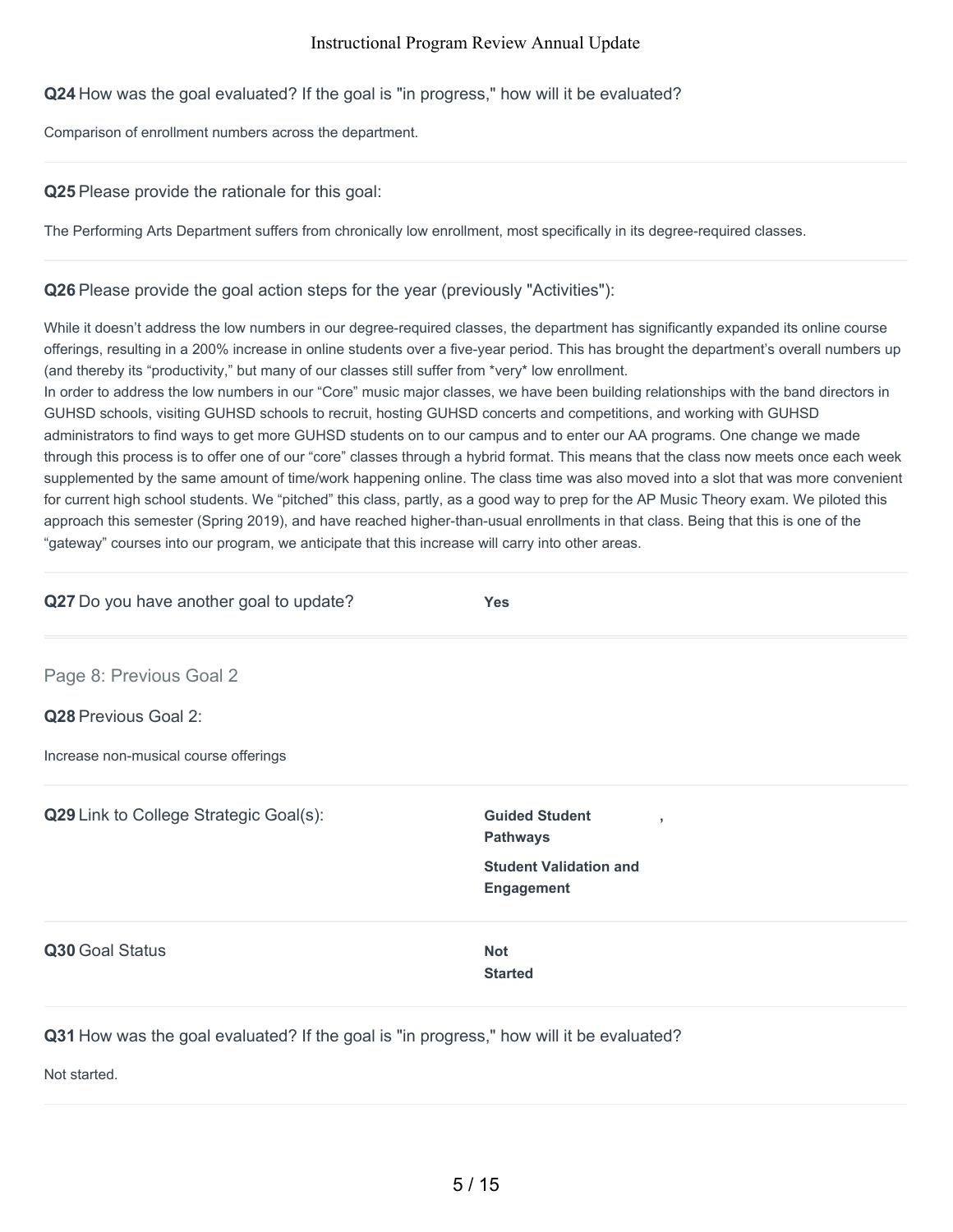#### **Q32** Please provide the rationale for this goal:

While the department is called "Performing Arts," it is really a music department with one section of one Intro to Theatre class. Many students have expressed an interest in taking more theatre classes.

#### **Q33** Please provide the goal action steps for the year (previously "Activities"):

We have surveyed students currently enrolled (and previously enrolled) in theatre classes, and the results are clear that students want another theatre class. Similarly, the results show that students think there should be at least one more section of the sole class we offer in this discipline.

Due to low enrollment across the department (including in our sole THTR class), this goal has taken a backseat to more pressing needs.

| Q34 Do you have another goal to update?                                                                                                 | <b>Yes</b>                                                                    |
|-----------------------------------------------------------------------------------------------------------------------------------------|-------------------------------------------------------------------------------|
| Page 9: Previous Goal 3                                                                                                                 |                                                                               |
| Q35 Previous Goal 3:                                                                                                                    |                                                                               |
| <b>Better Music Ed classes</b>                                                                                                          |                                                                               |
| Q36 Link to College Strategic Goal(s):                                                                                                  | <b>Guided Student</b><br>٠<br><b>Pathways</b><br><b>Organizational Health</b> |
| Q37 Goal Status                                                                                                                         | In Progress                                                                   |
| Q38 How was the goal evaluated? If the goal is "in progress," how will it be evaluated?                                                 |                                                                               |
| Success rates and SLO data from new classes (once offered)                                                                              |                                                                               |
| the contract of the contract of the contract of the contract of the contract of the contract of the contract of<br>$\sim$ $\sim$ $\sim$ |                                                                               |

**Q39** Please provide the rationale for this goal:

Cuyamaca's Music Education AA does not "map" well onto SDSU's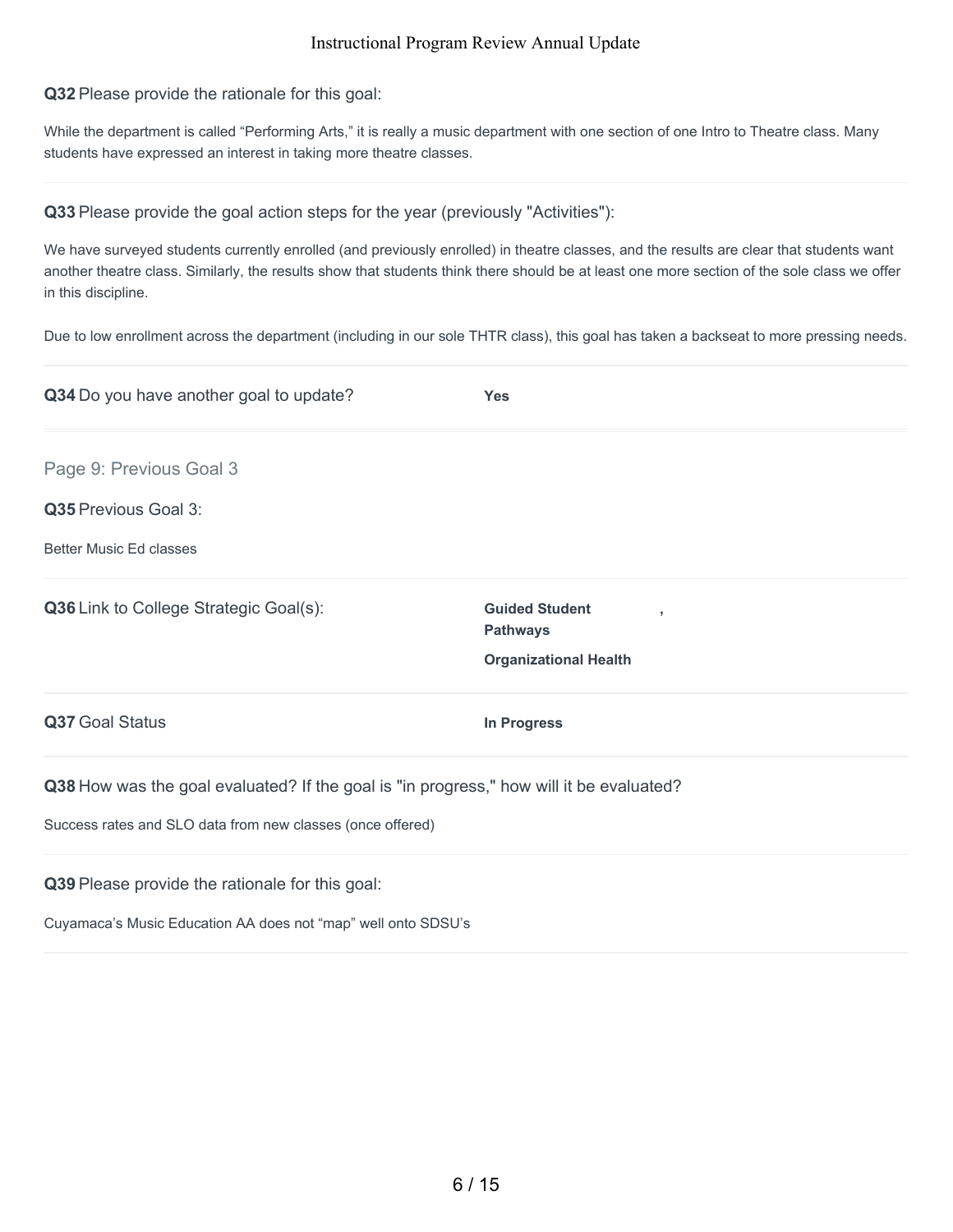## **Q40** Please provide the goal action steps for the year (previously "Activities"):

The department has done much of the "backend" to add some music methods classes into our catalog (ie. identified a place for the classes to "fit" within the degree, a plan for implementation, verbal agreements from SDSU on articulation). But, without the musical instruments needed to teach the class, there is no way of offering it. And, our degrees would have to modified in significant ways in order to add the class, so we are waiting to acquire all of the equipment we will need before adding it to the catalog (so as to not derail students' progress toward the current Music Ed. degree).

We are requesting \$20,000 to purchase the new instruments we will need to offer this class. This is a one-time expense.

| Q41 Do you have another goal to update?                                                 | <b>Yes</b>                                                                              |
|-----------------------------------------------------------------------------------------|-----------------------------------------------------------------------------------------|
| Page 10: Previous Goal 4                                                                |                                                                                         |
| <b>Q42 Previous Goal 4:</b>                                                             |                                                                                         |
| Community outreach                                                                      |                                                                                         |
| <b>Q43</b> Link to College Strategic Goal(s):                                           | <b>Student Validation and</b><br>×<br><b>Engagement</b><br><b>Organizational Health</b> |
| <b>Q44 Goal Status</b>                                                                  | In Progress                                                                             |
| Q45 How was the goal evaluated? If the goal is "in progress," how will it be evaluated? |                                                                                         |
| Concert/event attendance                                                                |                                                                                         |
| Q46 Please provide the rationale for this goal:                                         |                                                                                         |

The department presents over 20 concerts each year. Most are poorly attended.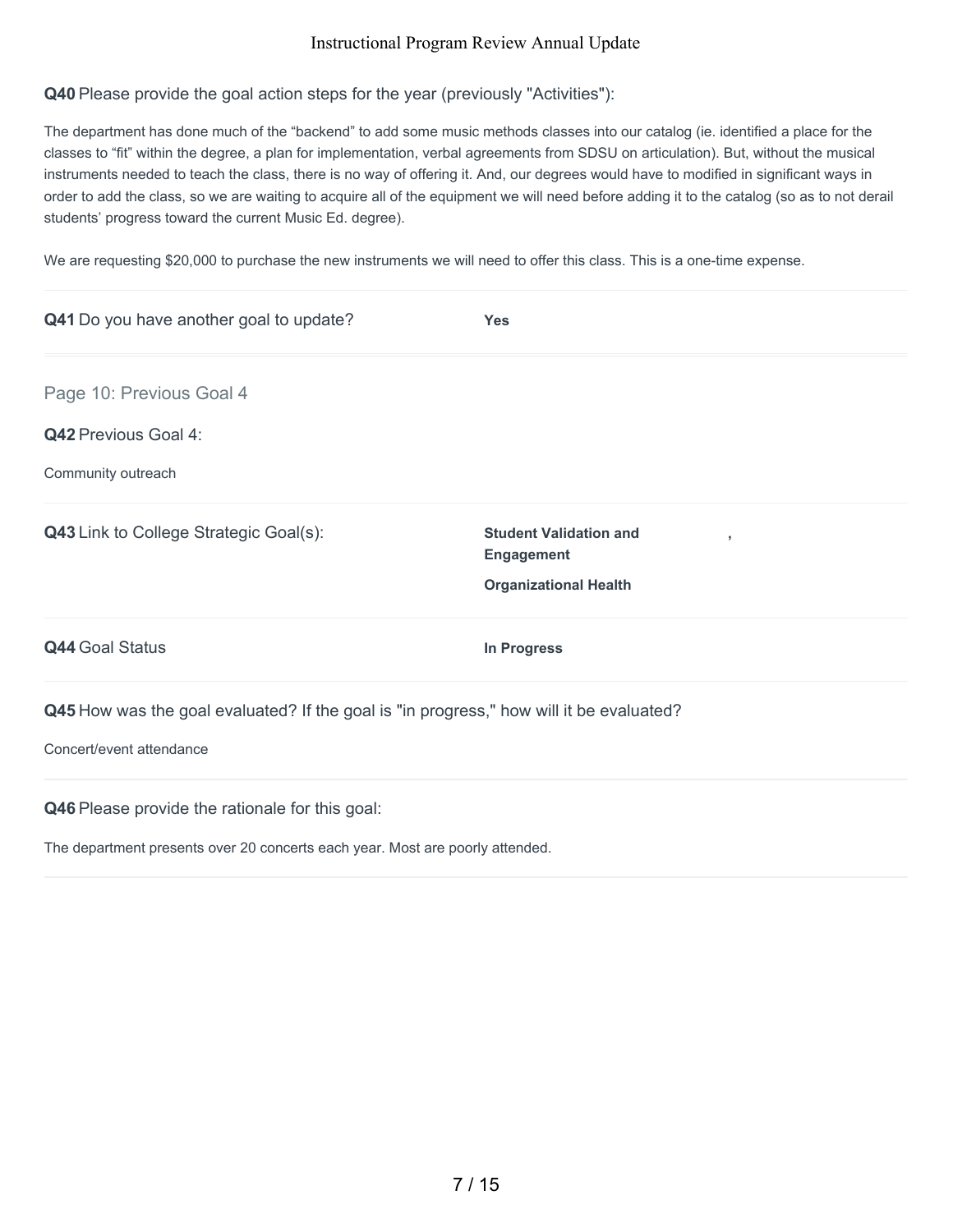**Q47** Please provide the goal action steps for the year (previously "Activities"):

The department needs a better advertising strategy. We need to identify the most effective strategies toward this end.

We have greatly expanded our online "presence" in the past year. We are now able to sell tickets online, have a professional mailing list in place, and have built a few different websites to try to engage the community.

We design posters/web graphics/emails announcing all of our concerts. But, we have very few resources to improve in this regard. For one, our Music Technician (the person usually tasked with much of this work) only has semi-reliable access to some of the software he needs to design these materials. Some of the software needed is Mac-only; he has to use a laptop connected via wi-fi to do this work. He needs a dedicated Mac at his desk to get the stuff done more efficiently and effectively. Additionally, the department houses an all-Mac lab (also under the "supervision" of the Music Technician). We are requesting \$3000 to purchase a Mac for him. This is a one-time purchase.

| Page 11: V. New Goals (If Applicable)                                                                      |                                                                                                                                  |
|------------------------------------------------------------------------------------------------------------|----------------------------------------------------------------------------------------------------------------------------------|
| Q48 Would you like to propose any new goal(s)?                                                             | <b>Yes</b>                                                                                                                       |
| Page 12: New Goal 1                                                                                        |                                                                                                                                  |
| Q49 New Goal 1:                                                                                            |                                                                                                                                  |
| Better engagement with African-American students                                                           |                                                                                                                                  |
| Q50 Link to College Strategic Goal(s):                                                                     | <b>Student Validation and</b><br><b>Engagement</b>                                                                               |
| Q51 Please provide the rationale for this goal:                                                            |                                                                                                                                  |
|                                                                                                            | The department does not do a good job of engaging African-American students. Our success rates among this demographic show this. |
| Q52 Please provide the goal action steps for the year (previously "Activities"):                           |                                                                                                                                  |
| We are adding a new class to the catalog (History of Hip-Hop) which we think will be much more engaging    |                                                                                                                                  |
| Q53 How will the goal be evaluated?                                                                        |                                                                                                                                  |
| We expect to see an increase both in enrollment and success rates amongst the African-American population. |                                                                                                                                  |
| Q54 Do you have another new goal?                                                                          | <b>Yes</b>                                                                                                                       |
|                                                                                                            |                                                                                                                                  |

Page 13: New Goal 2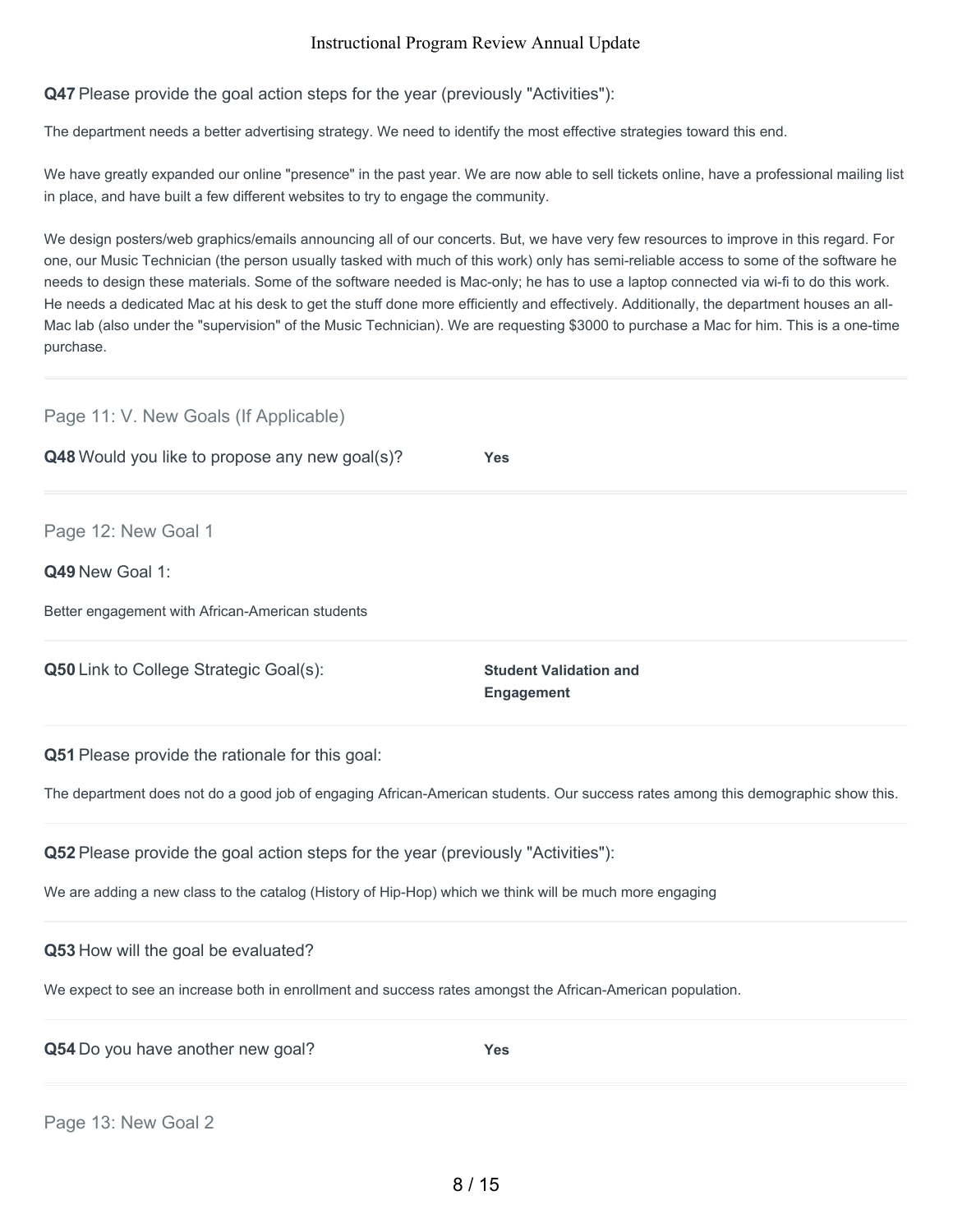**Q55** New Goal 2:

Update software in MIDI lab

**Q56** Link to College Strategic Goal(s): **Student Validation and**

**Engagement Organizational Health**

**,**

**Q57** Please provide the rationale for this goal:

The software in our computer lab is out of date.

**Q58** Please provide the goal action steps for the year (previously "Activities"):

The department teaches two levels of music technology courses; the first level is required of all music majors.

One of the software titles we use, Sibelius, has not been updated in five years. It is no longer compatible or relevant. Sibelius now uses a subscription distribution model. We would like to switch to its primary competitor, Finale. If we don't switch or update the current software, we will have to cut the music-notation section (about 20% of the course) from the Intro to Music Tech class.

Another title we use, Logic Pro, costs \$2000/year. Thus far, the department has been using one-time, last-minute, borrowed funds to pay for this. We need to have a more secure way to fund this software.

The music technician is tasked with providing help both for students and staff regarding this lab. At his desk, he does \*not\* have the same platform of computer used in the lab (the lab is all-Mac; the technician only has Windows at his desk). He needs a new computer in order to provide the help needed.

#### **Q59** How will the goal be evaluated?

SLO and success rate data from after the update will show better numbers in these areas.

| Q60 Do you have another new goal?             | Yes                          |
|-----------------------------------------------|------------------------------|
| Page 14: New Goal 3                           |                              |
| Q61 New Goal 3:                               |                              |
| Better advertising                            |                              |
| <b>Q62</b> Link to College Strategic Goal(s): | <b>Organizational Health</b> |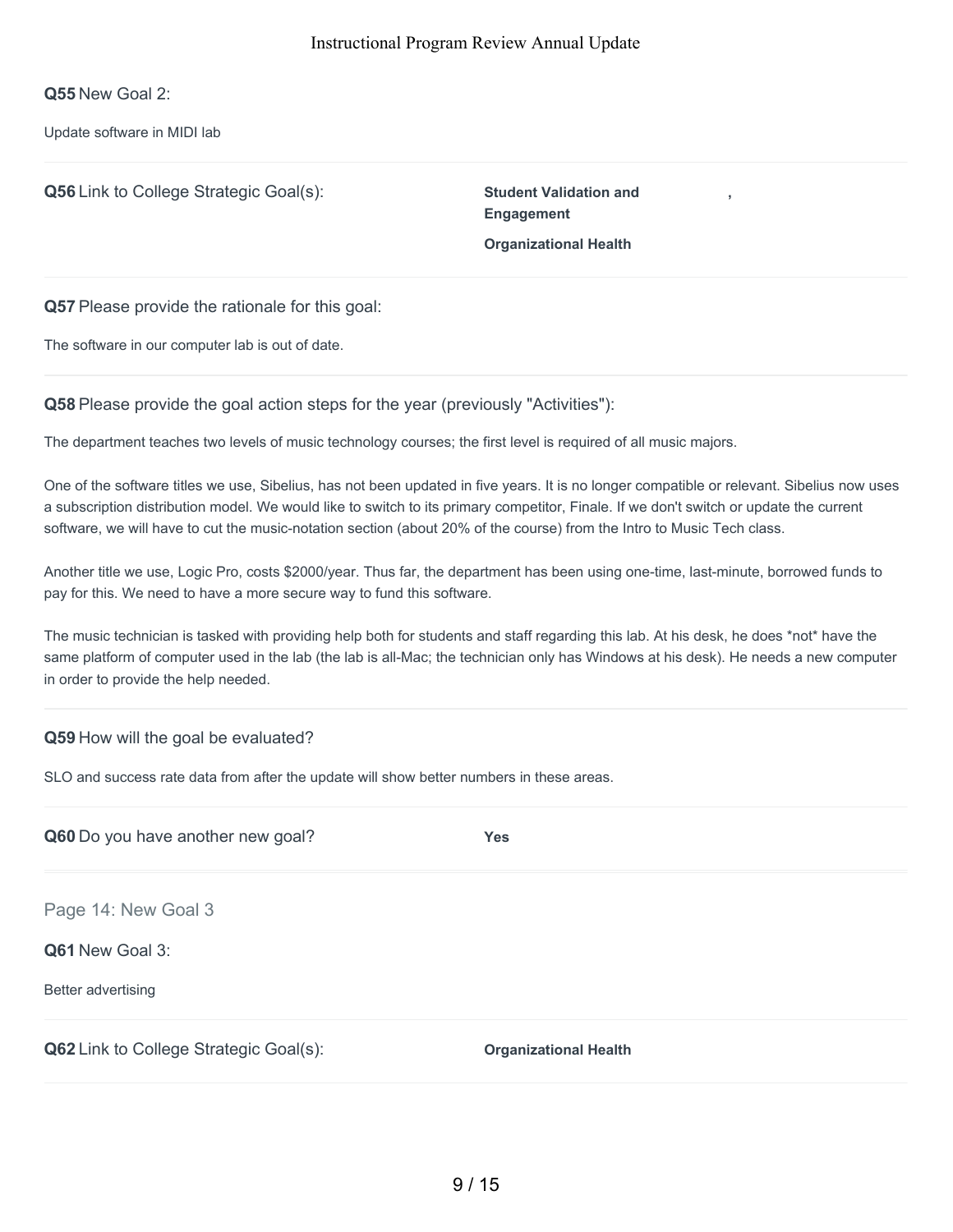**Q63** Please provide the rationale for this goal:

The college's concerts are poorly attended. This is wasteful and embarrassing.

**Q64** Please provide the goal action steps for the year (previously "Activities"):

We need a better marketing strategy. We need to develop our advertising materials to be more professional and to reach a wider audience.

The Music Technician doe snot always have easy access to some of the software he needs in order to create the advertising materials, edit the website, and provide the concert series with programs, flyers, etc. He needs a Mac on his desk (instead of the PC that is there right now).

#### **Q65** How will the goal be evaluated?

We expect to see an increase in attendance at concerts.

| Q66 Do you have another new goal?             | <b>Yes</b>                                                           |
|-----------------------------------------------|----------------------------------------------------------------------|
| Page 15: New Goal 4                           |                                                                      |
| Q67 New Goal 4:                               |                                                                      |
| Better Music Ed "package"                     |                                                                      |
| <b>Q68</b> Link to College Strategic Goal(s): | <b>Guided Student</b><br>$\overline{\phantom{a}}$<br><b>Pathways</b> |
|                                               | <b>Student Validation and</b><br><b>Engagement</b>                   |

**Q69** Please provide the rationale for this goal:

The current Music Ed AA does not map well onto SDSU's program. This is where 90% of our students are headed, and they enter ill equipped.

**Q70** Please provide the goal action steps for the year (previously "Activities"):

Add instrumental methods classes to our course offerings. This requires purchasing student level instruments.

#### **Q71** How will the goal be evaluated?

We expect that both enrollment rates will increase (our degree will be more attractive). Success rates for degree completion will increase. These data will be monitored for these signs,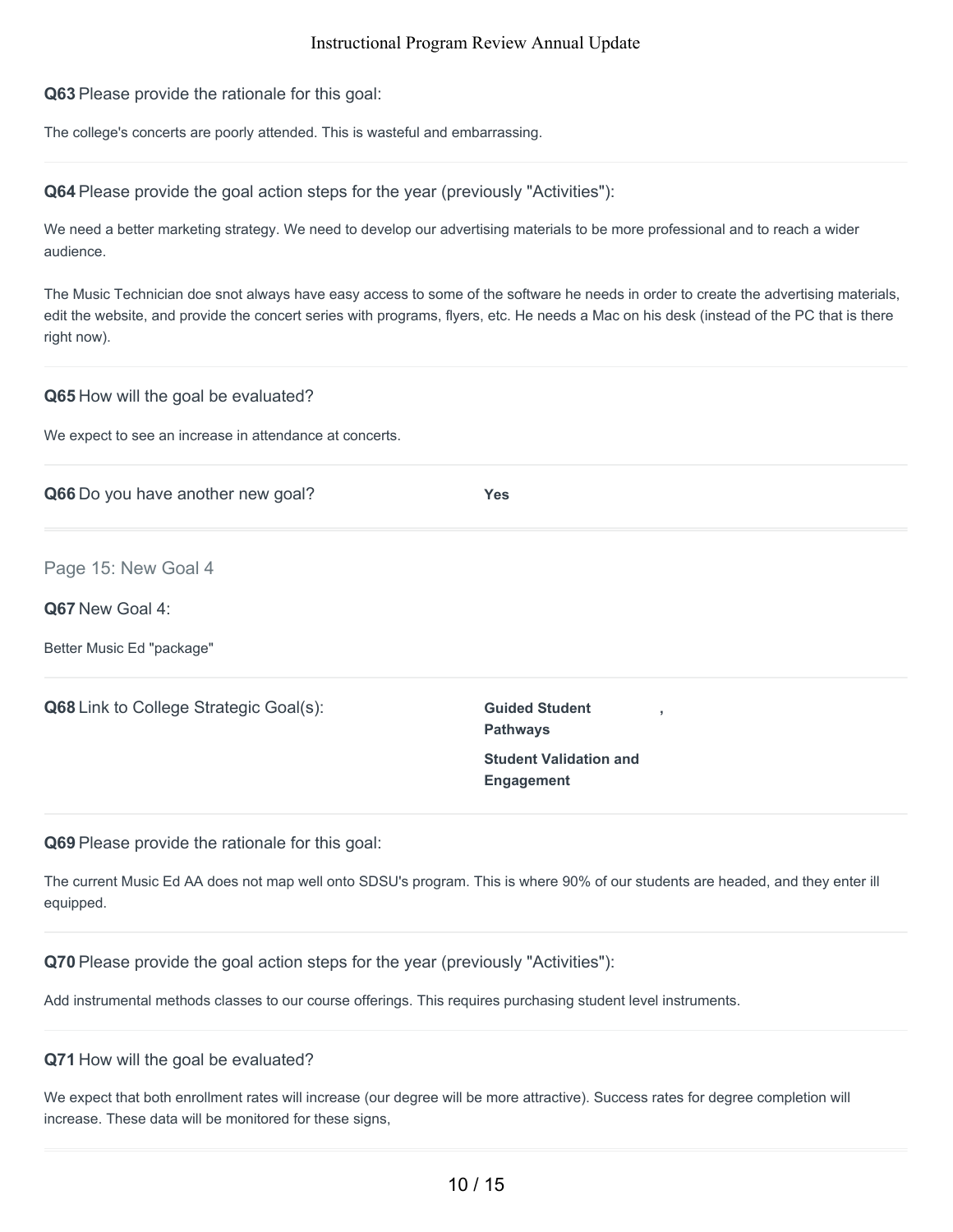| Page 16: VI. Resources Needed to Fully Achieve Goal(s)                                                                                                                                                                                                                                                                                                                                                                         |                                         |  |
|--------------------------------------------------------------------------------------------------------------------------------------------------------------------------------------------------------------------------------------------------------------------------------------------------------------------------------------------------------------------------------------------------------------------------------|-----------------------------------------|--|
| Q72 Is the program requesting resources this year to<br>achieve this goal?                                                                                                                                                                                                                                                                                                                                                     | <b>Yes</b>                              |  |
| Page 17: V. Faculty Resource Needs                                                                                                                                                                                                                                                                                                                                                                                             |                                         |  |
| Q73 Are you requesting one or more faculty positions to<br>achieve this goal?                                                                                                                                                                                                                                                                                                                                                  | No                                      |  |
| Page 18: Faculty Position Request(s)                                                                                                                                                                                                                                                                                                                                                                                           |                                         |  |
| Q74 Please remember to complete the Faculty Position<br>Request Form (accessible here, under Staffing Request<br>Information) for this position that you are requesting and<br>upload it using the button below. The Faculty Position<br>Request Form (In Word) can be located here (under<br>Staffing Request Information). Brief Description of the<br><b>Position Requested:</b>                                            | <b>Respondent skipped this question</b> |  |
| Q75 Faculty Position Request 1 - Related Program<br>Goal(s):                                                                                                                                                                                                                                                                                                                                                                   | <b>Respondent skipped this question</b> |  |
| Q76 Faculty Position Request Upload 1: Please upload<br>the completed faculty request form for the above position<br>using the button below. You can access the Word<br>version of the Faculty Position Request Form<br>here (under Staffing Request Information).                                                                                                                                                             | <b>Respondent skipped this question</b> |  |
| Q77 Faculty Position Request 2 (if applicable): Please<br>remember to complete the Faculty Position Request<br>Form (accessible here, under Staffing Request<br>Information) for this position that you are requesting and<br>upload it using the button below. The Faculty Position<br>Request Form (In Word) can be located here (under<br>Staffing Request Information). Brief Description of<br><b>Position Requested:</b> | <b>Respondent skipped this question</b> |  |
| Q78 Faculty Position Request 2 - Related Program<br>$Goal(s)$ :                                                                                                                                                                                                                                                                                                                                                                | <b>Respondent skipped this question</b> |  |
| Q79 Faculty Position Request Upload 2: Please upload<br>the completed faculty request form for the above position<br>using the button below. You can access the Word<br>version of the Faculty Position Request Form here.                                                                                                                                                                                                     | <b>Respondent skipped this question</b> |  |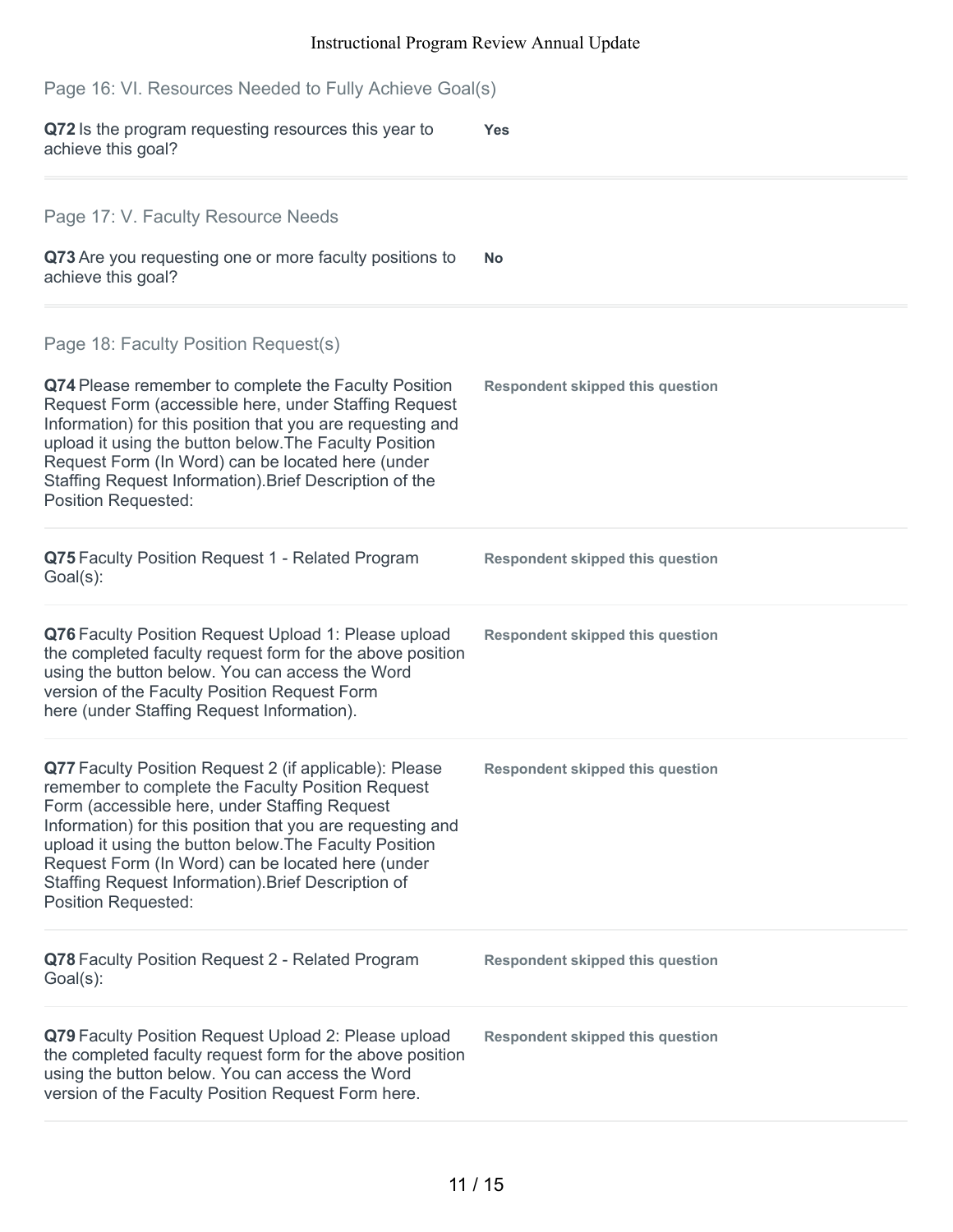| Page 19: VI. Classified Staff Resource Needs                                                                                                                                                                                                                                       |                                         |
|------------------------------------------------------------------------------------------------------------------------------------------------------------------------------------------------------------------------------------------------------------------------------------|-----------------------------------------|
| Q80 Are you requesting one or more classified positions<br>to achieve this goal?                                                                                                                                                                                                   | <b>No</b>                               |
| Page 20: Classified Staff Position Request(s)                                                                                                                                                                                                                                      |                                         |
| Q81 Classified Staff Position Request 1: Please<br>remember to complete the Classified Staff Position<br>Request Form (accessible here, under Staffing Request<br>Information) for this position you are<br>requesting. Brief Description of Position Requested:                   | <b>Respondent skipped this question</b> |
| Q82 Classified Staff Position 1 Related Program Goal(s):                                                                                                                                                                                                                           | <b>Respondent skipped this question</b> |
| Q83 Classified Staff Position 1 Request Upload: Please<br>upload a completed Classified Position Request Form<br>for this request using the button below. You can access<br>the Word version of the Classified Position Request<br>Form here.                                      | <b>Respondent skipped this question</b> |
| Q84 *** OPTIONAL*** Please use the button below to<br>upload the position classification description (obtained<br>from HR).                                                                                                                                                        | <b>Respondent skipped this question</b> |
| Q85 Classified Staff Position Request 2: Please<br>remember to complete the Classified Staff Position<br>Request Form (accessible here, under Staffing Request<br>Information) for each position you are requesting. Brief<br>Description of Position Requested:                   | <b>Respondent skipped this question</b> |
| Q86 Classified Staff Position 2 Related Program Goal(s):                                                                                                                                                                                                                           | <b>Respondent skipped this question</b> |
| Q87 Classified Staff Position Request 2 Upload: Please<br>upload a completed Classified Position Request Form<br>for this request using the button below. You can access<br>the Word version of the Classified Position Request<br>Form here (under Staffing Request Information). | <b>Respondent skipped this question</b> |
| Q88 *** OPTIONAL*** Please use the button below to<br>upload the position classification description (obtained<br>from HR).                                                                                                                                                        | <b>Respondent skipped this question</b> |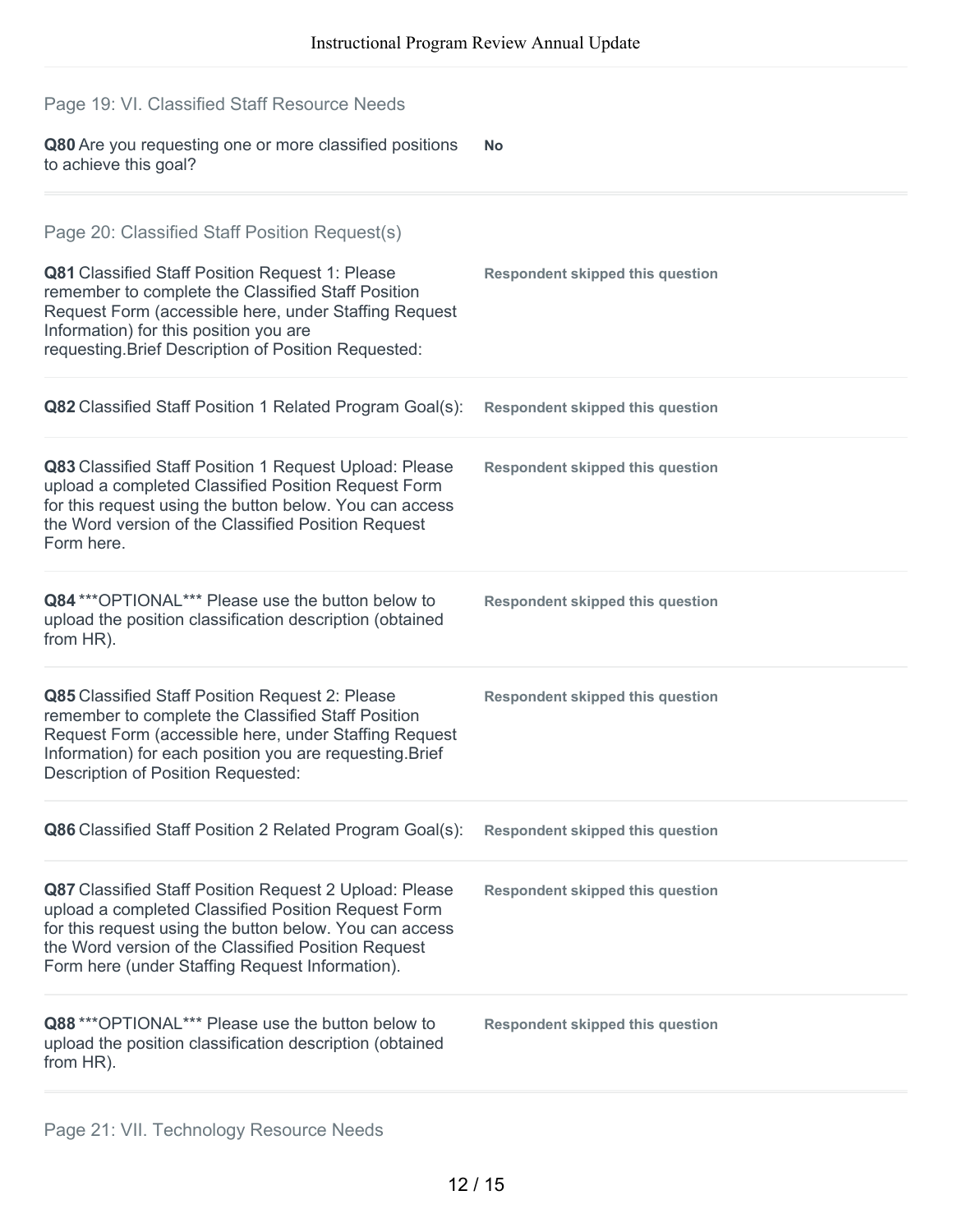**Q89** Are you requesting technology resources to achieve **Yes** this goal?

## Page 22: Technology Request(s)

**Q90** Technology Request 1: Please remember to complete a Technology Request Form for each request you are submitting. You can access the online Technology Request Form here: Technology Request Form

| Description:                    | Logic Pro X for B209     |
|---------------------------------|--------------------------|
| One time or On-going            | On-going                 |
| Amount Requested \$             | \$2000/semester          |
| Related Program Review Goal(s): | Keep MIDI lab up to date |

**Q91** Technology Request 2: Please remember to complete a Technology Request Form for each request you are submitting. You can access the online Technology Request Form here: Technology Request Form

| Description:                    | <b>Finale license</b>    |
|---------------------------------|--------------------------|
| One time or On-going            | One-time                 |
| Amount Requested \$             | \$4100                   |
| Related Program Review Goal(s): | Keep MIDI lab up to date |

#### Page 23: VIII. Perkins and Strong Workforce Resource Needs

| Q92 Are you requesting Perkins and/or Strong<br>Workforce resources to achieve this goal?                                                                                                                                               | <b>No</b>                               |
|-----------------------------------------------------------------------------------------------------------------------------------------------------------------------------------------------------------------------------------------|-----------------------------------------|
| Page 24: Perkins Request and Strong Workforce<br>Q93 Perkins Request and Strong Workforce 1: Please<br>remember to complete the Perkins Request Form and<br>submit it via the annual Perkins/Strong Workforce<br>request process/cycle. | <b>Respondent skipped this question</b> |
| Q94 Perkins Request and Strong Workforce 2: Please<br>remember to complete the Perkins Request Form and<br>submit it via the annual Perkins/Strong Workforce<br>request process/cycle.                                                  | <b>Respondent skipped this question</b> |
| Page 25: IX. Supplies/Equipment Resource Needs<br>Q95 Are you requesting supplies and/or equipment                                                                                                                                      | <b>Yes</b>                              |

resources to achieve this goal?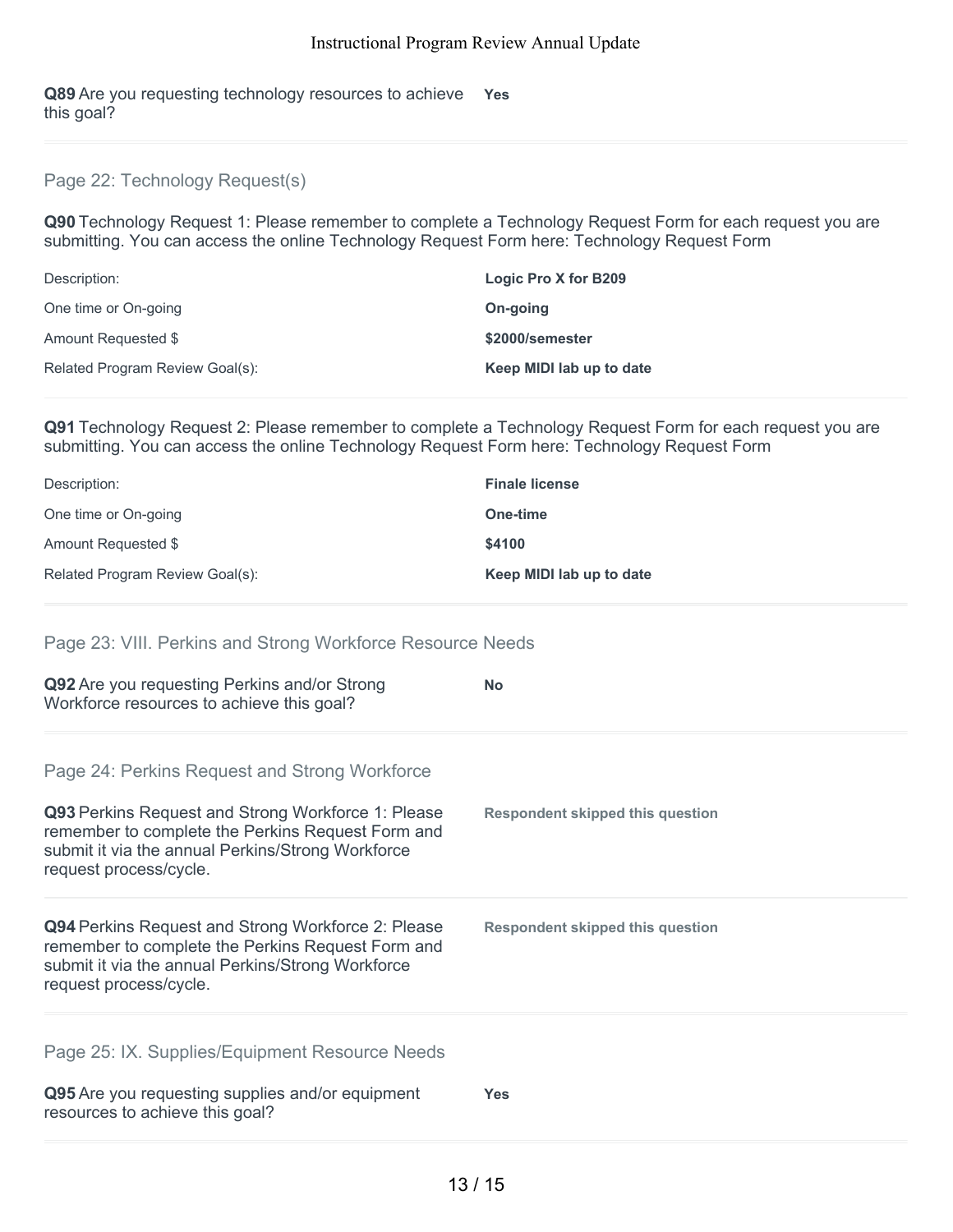## Page 26: Supplies/Equipment Request(s)

**Q96** Supplies/Equipment Request 1: In the boxes below please provide information on your request. Supplies/Equipment requests will be considered on a one-time funding basis.

| Description:                                                                                                                                                                                     | <b>Student-level musical instruments</b> |
|--------------------------------------------------------------------------------------------------------------------------------------------------------------------------------------------------|------------------------------------------|
| Amount Requested \$:                                                                                                                                                                             | 20000                                    |
| Related Program Review Goal(s):                                                                                                                                                                  | <b>Better Music Ed package</b>           |
| Q97 Supplies/Equipment Documentation 1: Please<br>upload any supplies/equipment quotes or additional<br>documentation for this request.                                                          | <b>Respondent skipped this question</b>  |
| Q98 Supplies/Equipment Request 2: In the boxes below<br>please provide information on your request.<br>Supplies/Equipment requests will be considered on a<br>one-time funding basis.            | <b>Respondent skipped this question</b>  |
| Q99 Supplies/Equipment Documentation 2 : Please<br>upload any supplies/equipment quotes or additional<br>documentation for this request.                                                         | <b>Respondent skipped this question</b>  |
| Page 27: X. Facilities Resource Needs<br>Q100 Are you requesting facilities resources to achieve<br>this goal?                                                                                   | No                                       |
| Page 28: Facilities Request<br>Q101 Facilities Request 1: Please provide the<br>information below and remember to complete a Facilities<br>Request Form accessible here: Facilities Request Form | <b>Respondent skipped this question</b>  |
| Q102 Facilities Request 2: Please provide the<br>information below and remember to complete a Facilities<br>Request Form, accessible here: Facilities Request Form                               | <b>Respondent skipped this question</b>  |
| Page 29: XI. Professional Development Resource Needs<br>Q103 Are you requesting professional development                                                                                         | <b>No</b>                                |
| resources to achieve this goal?                                                                                                                                                                  |                                          |

Page 30: Professional Development Request